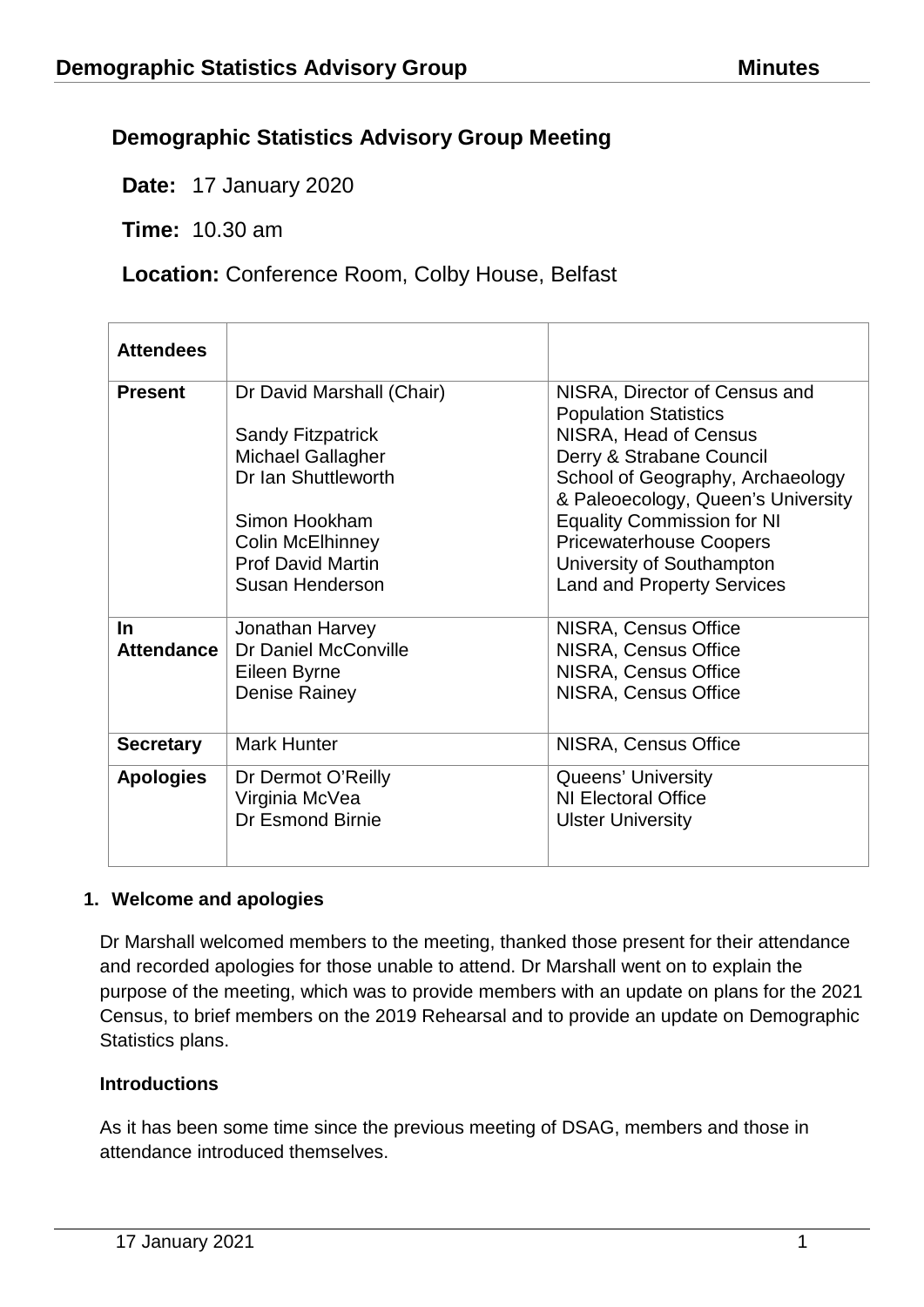## **2. Minutes from previous meeting**

The minutes from the previous meeting were agreed and the following update on action points was given:

| <b>Action</b><br><b>Point</b><br><b>Number</b> | <b>Acton Point Detail</b>                                                                                                                                                                                                                         | <b>Action Point Update</b>                                                                                                                                              |
|------------------------------------------------|---------------------------------------------------------------------------------------------------------------------------------------------------------------------------------------------------------------------------------------------------|-------------------------------------------------------------------------------------------------------------------------------------------------------------------------|
| AP <sub>5</sub><br>(14/3/18)                   | Demographic Statistics to<br>send a letter to Council<br><b>Chief Executives and Chief</b><br>Planning Officers, to<br>explain clearly the<br>distinction between local<br>area population projections<br>and local area<br>population forecasts. | $Closed - 17/01/20 - Dr$ Marshall proposed<br>closure as Local Council Engagement is a<br>separate Agenda item and will be discussed<br>in detail later in the meeting. |
| AP <sub>1</sub><br>(26/2/19)                   | NISRA to bring a further paper<br>to DSAG on output geography<br>and to publish this and send to<br>local councils as part of<br>finalising the Outputs Strategy                                                                                  | $Closed - 17/01/20 - Dr$ Marshall proposed<br>closure as Local Council Engagement is a<br>separate Agenda item and will be discussed<br>in detail later in the meeting. |
| AP2<br>(26/2/19)                               | <b>DSAG</b> members to advise<br>Richard Elliott by noon on<br>Friday 1 March if they would<br>like to engage with the expert<br>panel meeting in London on 1<br>April.                                                                           | Closed - 17/01/20 - DSAG members have<br>been advised accordingly.                                                                                                      |

#### **3. 2021 Census Update – 2019 Rehearsal**

Dr Marshall gave a brief update to the meeting on activities that have taken place since the previous meeting. He explained that the Census Act has been amended so that no penalty with be incurred for failure to answer Gender Identity and Sexual Orientation questions. The meeting was informed that NISRA, in partnership with the Central Statistics Office (CSO) in Ireland hosted the 2019 International Census Forum in September.

Denise Rainey then gave a presentation on the 2019 Census Rehearsal.

#### Points arising from this agenda item:

Sandy Fitzpatrick provided details on the Census Smart Address Register and the work that has taken place to make it "smart". Addresses are analysed to ascertain if they have a digital signal. If it is known that an area has limited broadband, the address may be treated as paper first. In addition, where it is estimated that a household contains only persons aged 70 or more a paper first approach may be used. Census Office are also looking at indications of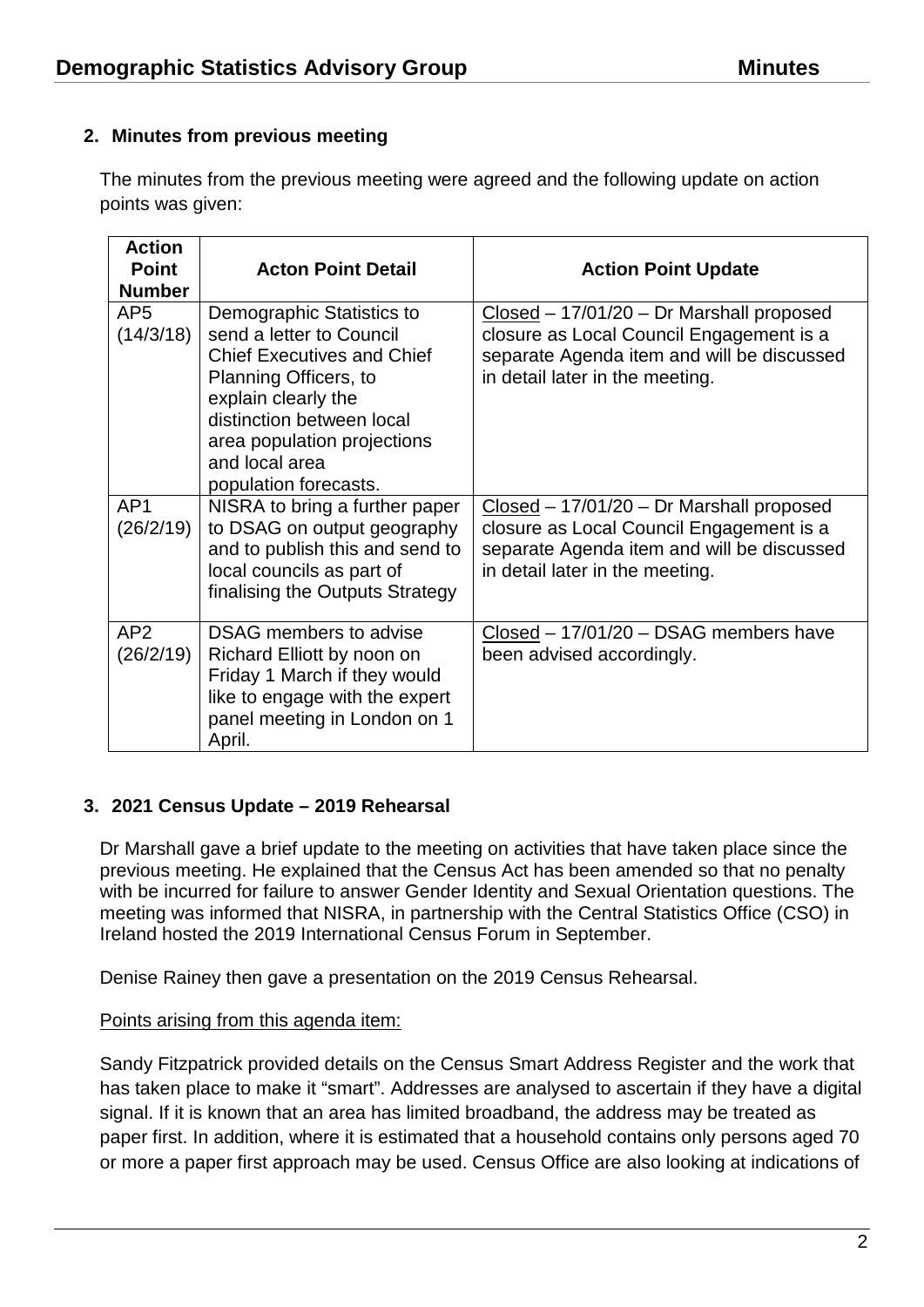tenancy by using internet information on Private Rentals. All of this information will inform the initial mail-out process.

In response to queries from Michael Gallagher and Dr Shuttleworth, Dr Marshall provided detail on feedback from Contact Centre Staff. There were three broad types of query from those on telephone - elderly respondents who wanted to obtain a paper questionnaire, younger respondents with concerns on privacy and individuals who had difficulty in answering on behalf of others who lived in Houses of Multiple Occupancy

Susan Henderson asked for clarification on the Census Coverage Survey. It was explained that a random sample of postcodes in Census Rehearsal areas are selected to take part in our rehearsal of the Coverage Survey and this allows NISRA to estimate who was missed in the Rehearsal. Further discussion took place on the reasons given for refusing to take part, the availability of response rates for different areas and the information that will be taken from partly completed electronic forms.

Ian Shuttleworth made the points that Census Office should check that advertising works in other languages and consideration should be given to Student engagement.

Michael Gallagher suggested Census Office engage with local councils when recruiting field staff and made the point that Councillors are unaware that the Census will take place online and that this needs to be communicated to them.

#### **2021 Census questionnaire (proposed position)**

Dr McConville delivered a presentation on the final 2021 Census questionnaire.

#### Points arising from this agenda item:

Professor Martin asked if Administrative data will form part of the historical record and be available to researchers in the future. Dr Marshall noted that generally this will be the case but not so in relation to the work NISRA are undertaking on UK Armed Forces Veterans.

## **4. Population Statistics Update**

Eileen Byrne presented a Population Statistics update outlining the latest NISRA population publications and the schedule for the forthcoming 2018-based Population Projections for Areas within Northern Ireland (due to be released in April 2020).